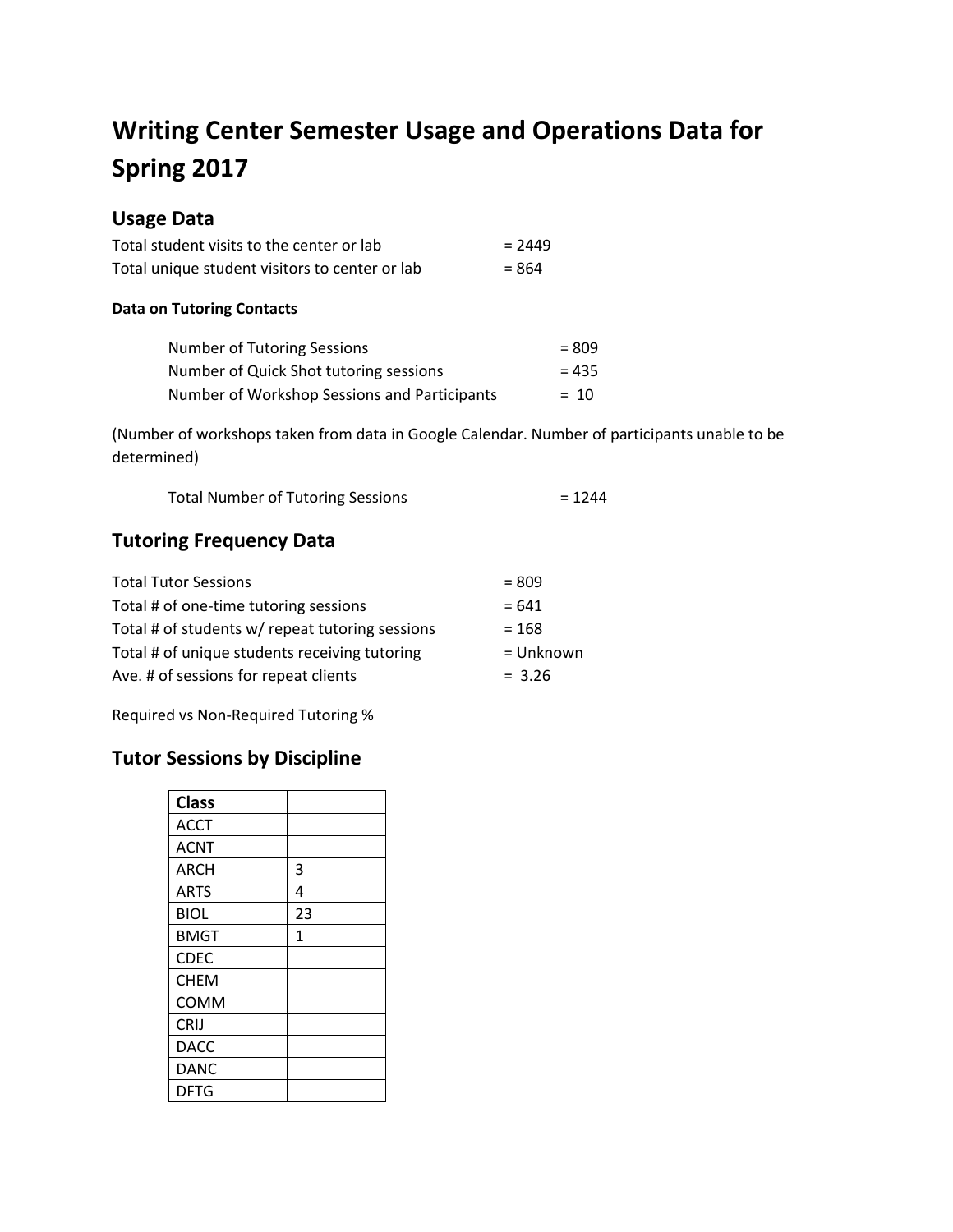| <b>DNTA</b> | 6              |
|-------------|----------------|
| <b>DRAM</b> |                |
| ECON        |                |
| <b>EDUC</b> | 17             |
| <b>ENGA</b> | 50             |
| <b>ENGL</b> | 336            |
| <b>ENGR</b> | 4              |
| <b>ESLA</b> |                |
| <b>GEOG</b> | $\overline{1}$ |
| <b>GEOL</b> |                |
| GOVT        | 16             |
| <b>HIST</b> | 21             |
| <b>HUMA</b> | 5              |
| <b>INRW</b> | 24             |
| <b>KINE</b> |                |
| <b>MUSI</b> |                |
| N/A         | 37             |
| Other       | 4              |
| <b>PHIL</b> | 9              |
| <b>PSYC</b> | $\overline{7}$ |
| <b>RNSG</b> | $\mathbf{1}$   |
| Scholarship | 5              |
| <b>SDEV</b> | 16             |
| <b>SLNG</b> | 2              |
| <b>SPCH</b> | 8              |
| SOCI        |                |
| SOCW        |                |

# **Orienations**

Number of Student Orientations = 34 Estimated Number of Students Oriented= 884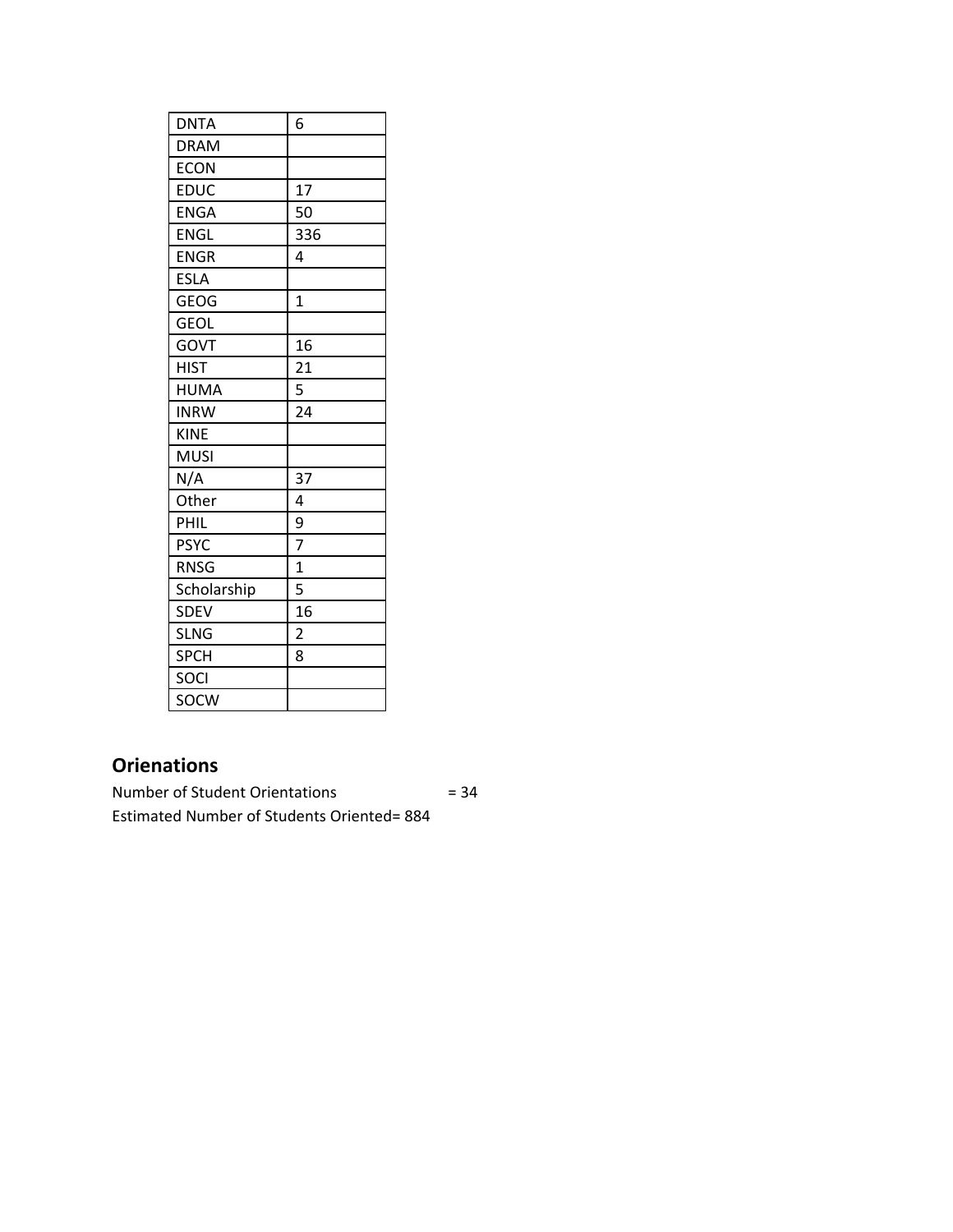## **Required vs non-required tutoring %**



38.56% non-required

61.44% required

# **Face to face vs Online tutoring**

95.05% of sessions were face to face

40 of 809 sessions were online

#### **Who do we tutor**

94.68% students tutored

or 766 of 809 sessions were for students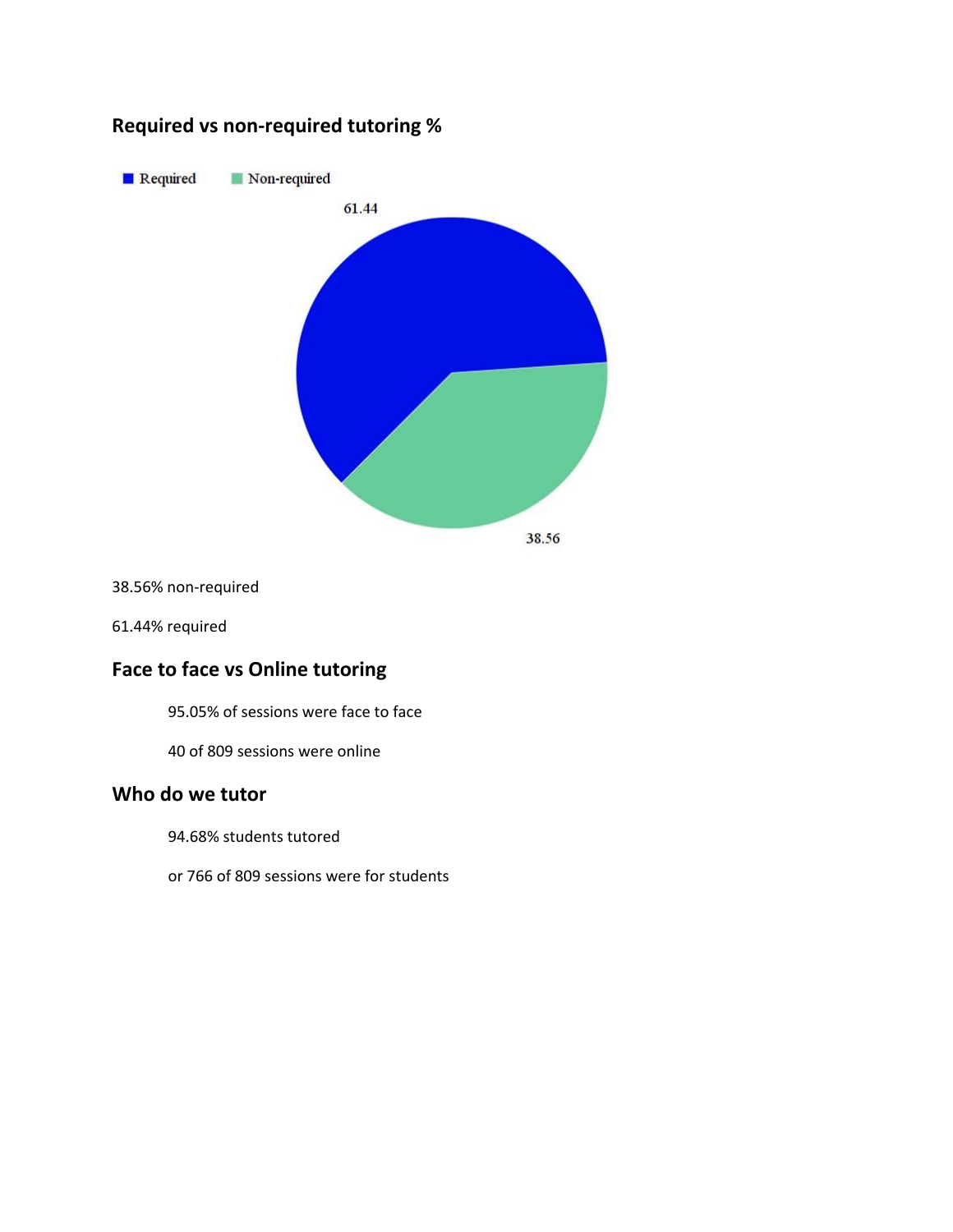## **Tutor Session Feedback from Students**

Scale:  $1 = not helpful to 5 = very helpful$ 

84.42% = 5 very helpful (or 682 of 809)  $12.36\% = 4$  helpful (or 100 of 809)

96.66% rated 4 or above.

#### **Sample of feedback form students**

**Awesome Tutor. I do not know what I would do without you guys!**

**she helped me a lot, she fixed my mistakes, grammar errors and shared many ideas for improving my essay. Thanks!**

**She fixed all errors in my essay. She suggested me to more explain some points, and she edited some my sentences.**

He helped me a lot. He fixed my errors, and shared new ideas for improving my essay. Also, he **suggested good information about essay structure. Thank you!**

**He fixed my sentences and words. Also, he gave a good ideas for changing somethings. Thank you!**

**Matt showed and explained everything very well. Overall It was a great learning session with Matt.**

**Tutoring session was very helpful. I will definitely come back for more assistance in the near future.**

**Explained very well what was missing and should be added.**

**very helpful, thank you very much.**

**Great!**

**Wesley was very helpful and easy to understand. He spoke in a very professional manor. He gave very good tips and helped me realize my areas of weakness. He was very informative on how I could improve my writing skills. He is a great tutor.**

**Wesley is an awesome tutor , because he takes his time to explain. He is kind, considerate, and patience. Wesley have me a lot of examples and solutions to my writing language. I want to learn how to write and he have me tools to seek it out. Thank so much Wesley!!!**

**was very nice help me learn new things.**

**Carlos was Awesome, he took his time help me think about my sentence structure and taught me new writing skills.**

**Thank you writing center!!**

**Karen did very well. She walked me through the steps in understanding my mistakes and explaining ways to fix them.**

**Very pleasant. Helped me understand and think through the changes that need to be made to my**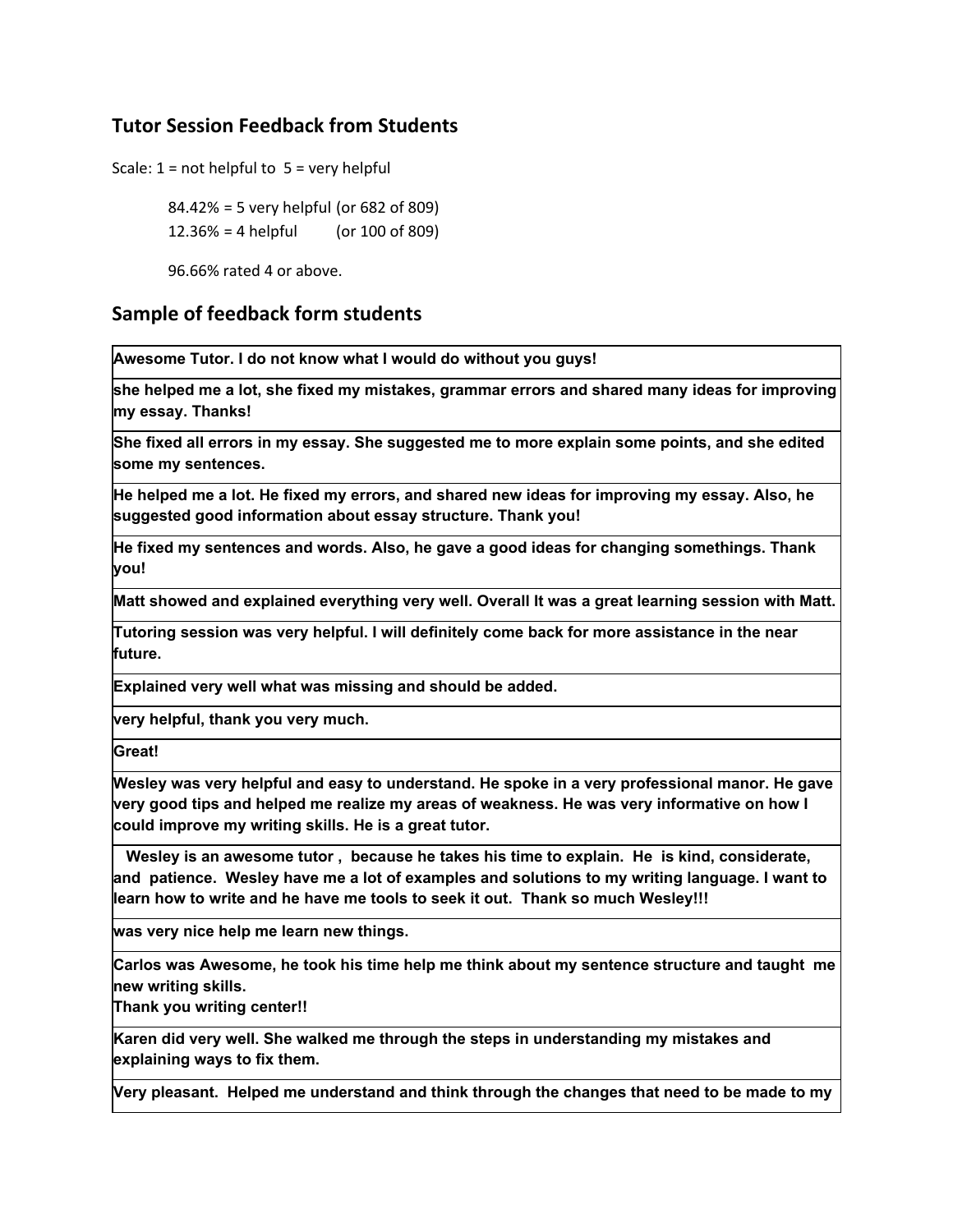**paper.**

**AJ was awesome. He helped me think of different ways to organize my thoughts and get them written down on paper in a coherent manner.**

**sam was very helpful in helping me to better understand the structure and intro information i need to use to make my essay better**

**Crystal was very helpful she was able to assist me accordingly. We went over all my errors and brainstormed on how to improve them. I'm very satisfied on how the session went.**

**Very helpful in terms of helping thesis, constructing paper, and conclusion.**

### **Word cloud of ALL student feedback on tutoring sessions**



#### **Writing Center Staff Information**

| <b>Number of Academic Specialists</b> | $= 1$ |       |
|---------------------------------------|-------|-------|
| Number of Hourly Tutors               |       | $= 9$ |
| Number of Work Study Tutors           |       | $= 2$ |

Names of Writing Center Staff and Tutoring Level for Fall 2017: 12

| <b>Name</b>          | <b>Status</b> | <b>CRLA Level</b> |
|----------------------|---------------|-------------------|
| AJ Arellano          | <b>Tutor</b>  | Lvl <sub>2</sub>  |
| <b>Amber Auclair</b> | <b>Tutor</b>  | Lvl <sub>2</sub>  |